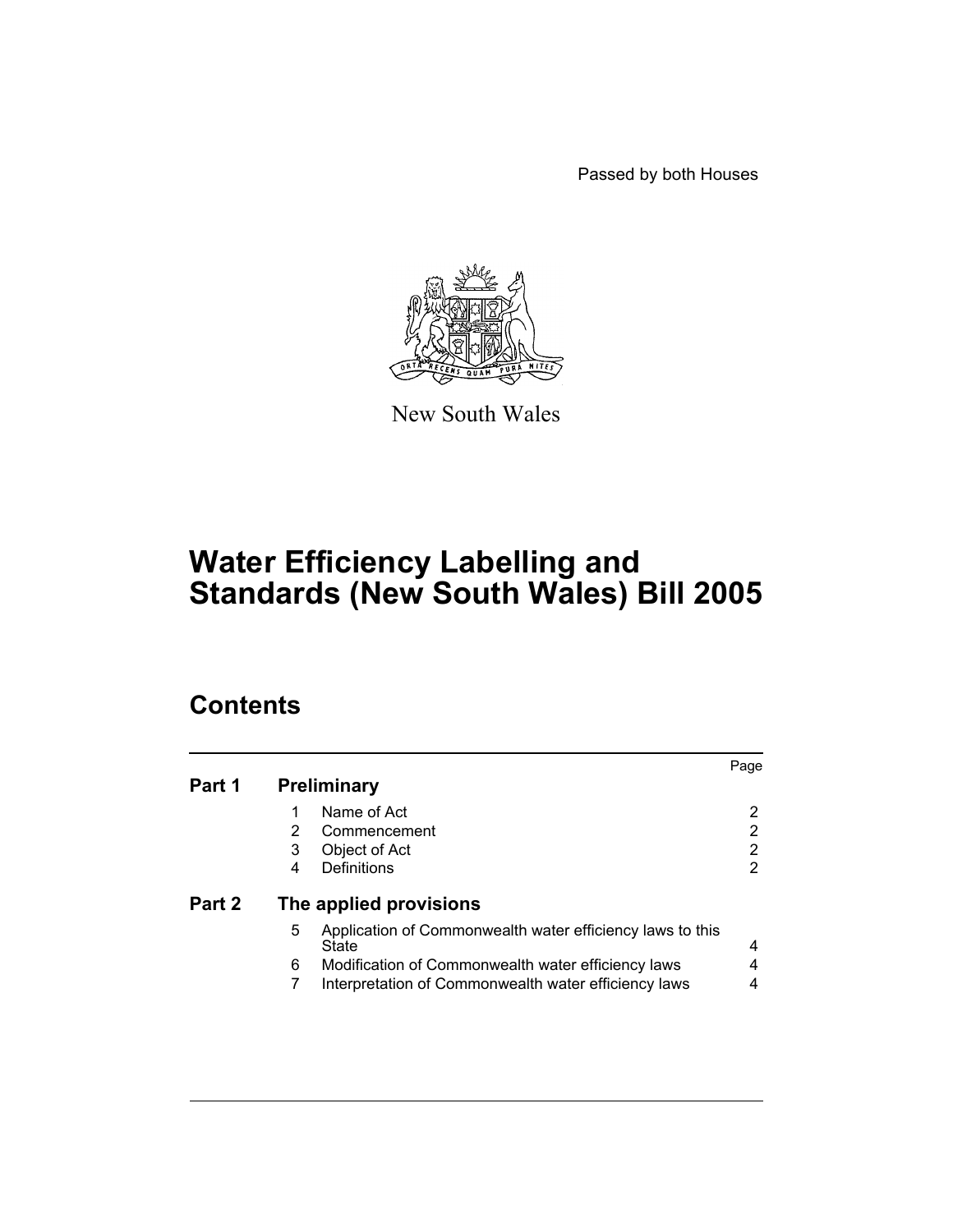Water Efficiency Labelling and Standards (New South Wales) Bill 2005

**Contents** 

| <b>Schedule 1</b>              |                            | <b>Amendment of Acts</b>                                                                                                                               | 10                  |
|--------------------------------|----------------------------|--------------------------------------------------------------------------------------------------------------------------------------------------------|---------------------|
|                                | 19<br>20<br>21             | Fees and other money<br>Regulations<br><b>Amendment of Acts</b>                                                                                        | 9<br>9<br>9         |
|                                | 16<br>17<br>18             | Act to bind Crown<br>Things done for multiple purposes<br>Reference in Commonwealth law to a provision of another<br>law                               | 9<br>9<br>9         |
| Part 6<br><b>Miscellaneous</b> |                            |                                                                                                                                                        |                     |
|                                | 14<br>15                   | Application of Commonwealth administrative laws to applied<br>provisions<br>Functions and powers conferred on Commonwealth officers<br>and authorities | 8<br>8              |
| Part 5                         | <b>Administrative laws</b> |                                                                                                                                                        |                     |
|                                | 13                         | No double jeopardy for offences against applied provisions                                                                                             | $\overline{7}$      |
|                                | 12                         | against applied provisions<br>Functions and powers conferred on Commonwealth officers<br>and authorities relating to offences                          | 6<br>$\overline{7}$ |
|                                | 10<br>11                   | Object of this Part<br>Application of Commonwealth criminal laws to offences                                                                           | 6                   |
| Part 4<br><b>Offences</b>      |                            |                                                                                                                                                        |                     |
|                                | 9                          | Delegations by the Commonwealth Regulator                                                                                                              | 5                   |
|                                | 8                          | Functions and powers of Commonwealth Regulator and<br>other authorities and officers                                                                   | 5                   |
| Part 3                         |                            | <b>Functions and powers under applied provisions</b>                                                                                                   |                     |
|                                |                            |                                                                                                                                                        | Page                |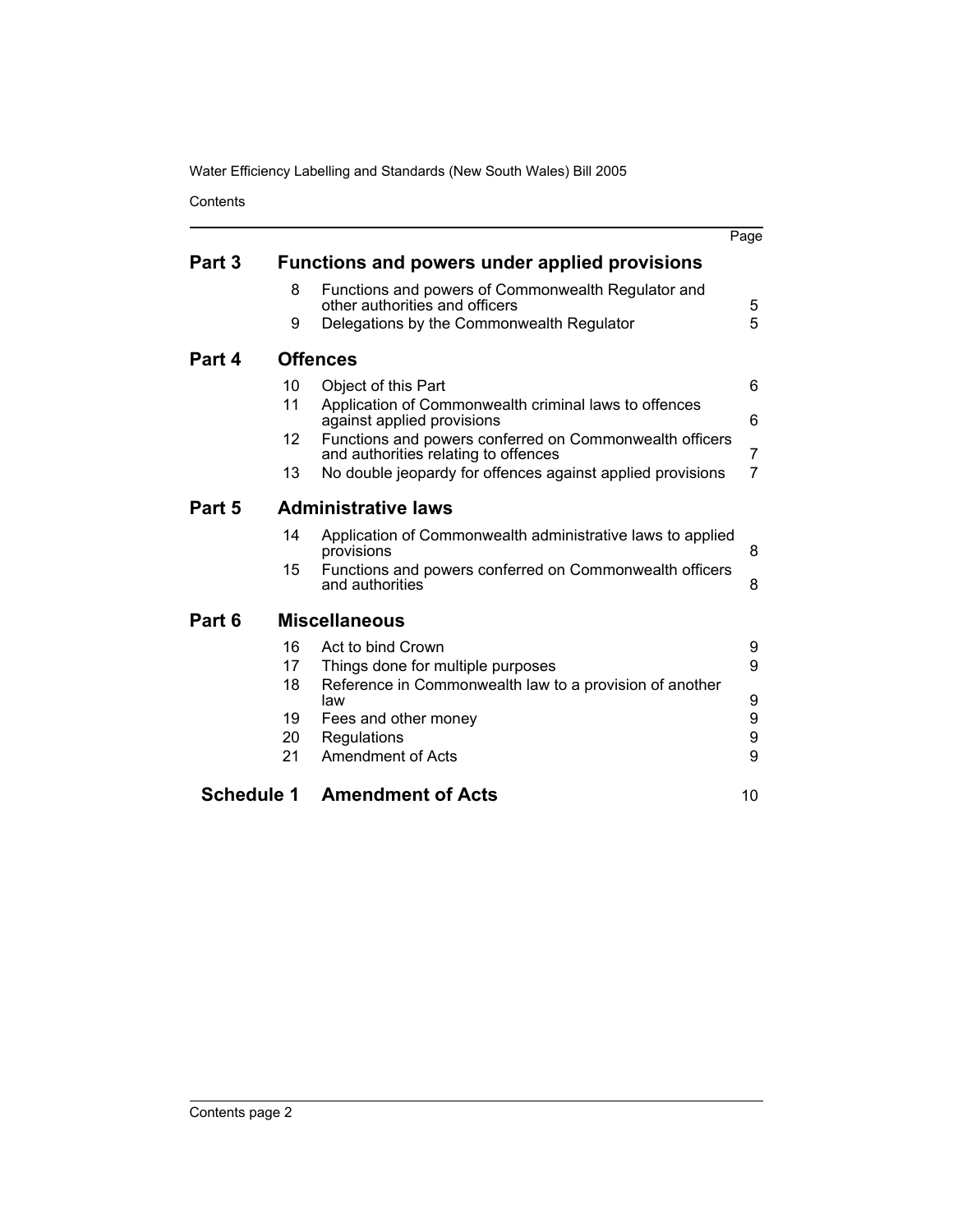*I certify that this PUBLIC BILL, which originated in the LEGISLATIVE ASSEMBLY, has finally passed the LEGISLATIVE COUNCIL and the LEGISLATIVE ASSEMBLY of NEW SOUTH WALES.*

> *Clerk of the Legislative Assembly. Legislative Assembly, Sydney, , 2005*



New South Wales

# **Water Efficiency Labelling and Standards (New South Wales) Bill 2005**

Act No , 2005

An Act to apply the *Water Efficiency Labelling and Standards Act 2005* of the Commonwealth as a law of this State; and for other purposes.

*I have examined this Bill, and find it to correspond in all respects with the Bill as finally passed by both Houses.*

*Chairman of Committees of the Legislative Assembly.*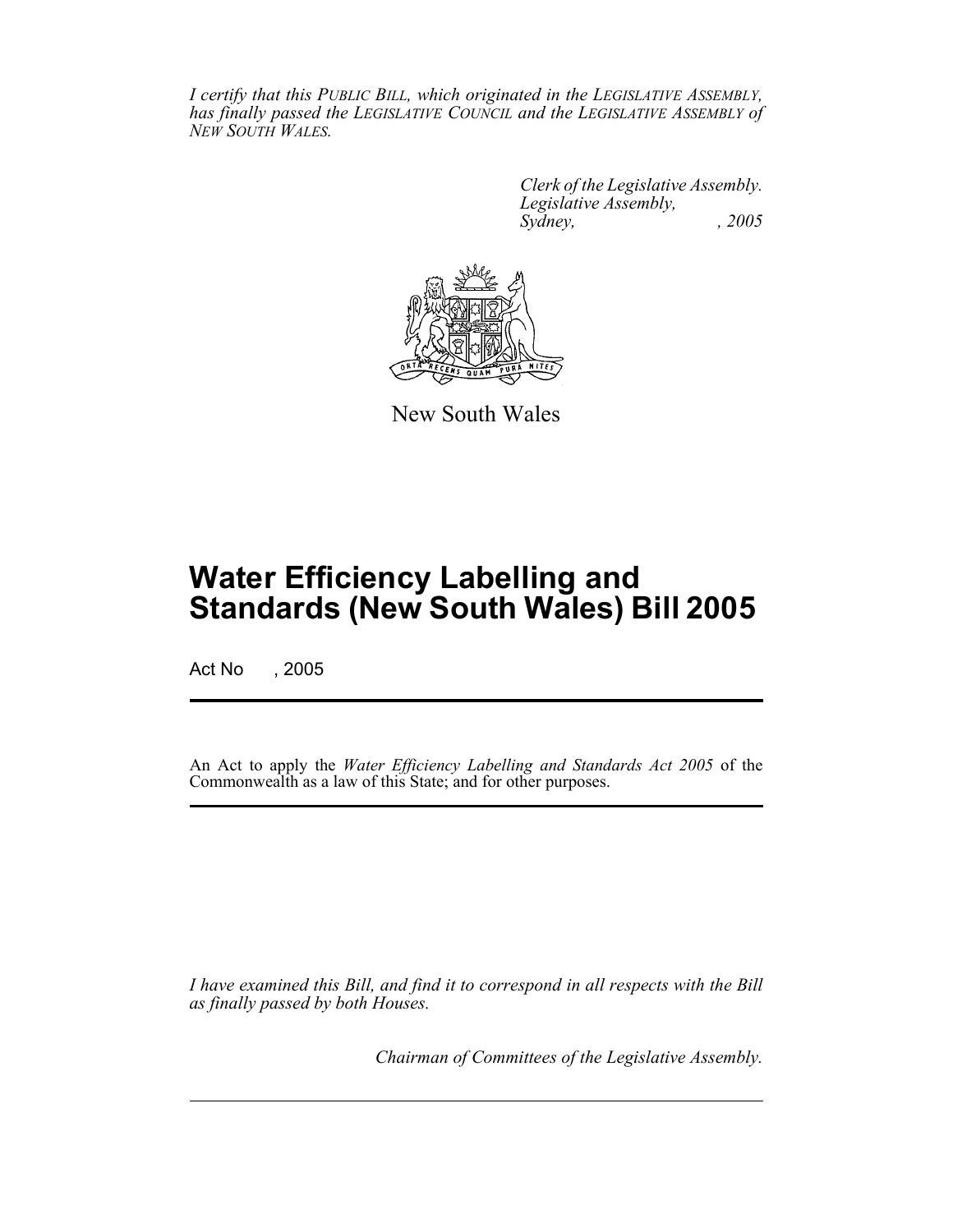Clause 1 Water Efficiency Labelling and Standards (New South Wales) Bill 2005

Part 1 Preliminary

# **The Legislature of New South Wales enacts:**

# **Part 1 Preliminary**

# **1 Name of Act**

This Act is the *Water Efficiency Labelling and Standards (New South Wales) Act 2005*.

# **2 Commencement**

This Act commences on a day or days to be appointed by proclamation.

# **3 Object of Act**

- (1) The object of this Act is to adopt in this State a uniform Australian approach to the regulation of water efficiency labelling and standards.
- (2) For that purpose, this Act:
	- (a) applies the *Water Efficiency Labelling and Standards Act 2005* of the Commonwealth as a law of this State, and
	- (b) makes provision to help ensure that the Commonwealth Act and the applied law of this State are administered on a uniform basis by the Commonwealth as if they constituted a single law of the Commonwealth.

# **4 Definitions**

(1) In this Act:

*applied provisions* means the Commonwealth water efficiency laws that apply as a law of this State because of section 5, including any modification under section 6.

*Commonwealth administrative laws* means the following Acts and regulations of the Commonwealth:

- (a) the *Administrative Appeals Tribunal Act 1975* (excluding Part IVA),
- (b) the *Freedom of Information Act 1982*,
- (c) the *Ombudsman Act 1976*,
- (d) the *Privacy Act 1988*,
- (e) the regulations in force under any of those Acts.

*Commonwealth Regulator* means the WELS Regulator appointed under the *Water Efficiency Labelling and Standards Act 2005* of the Commonwealth.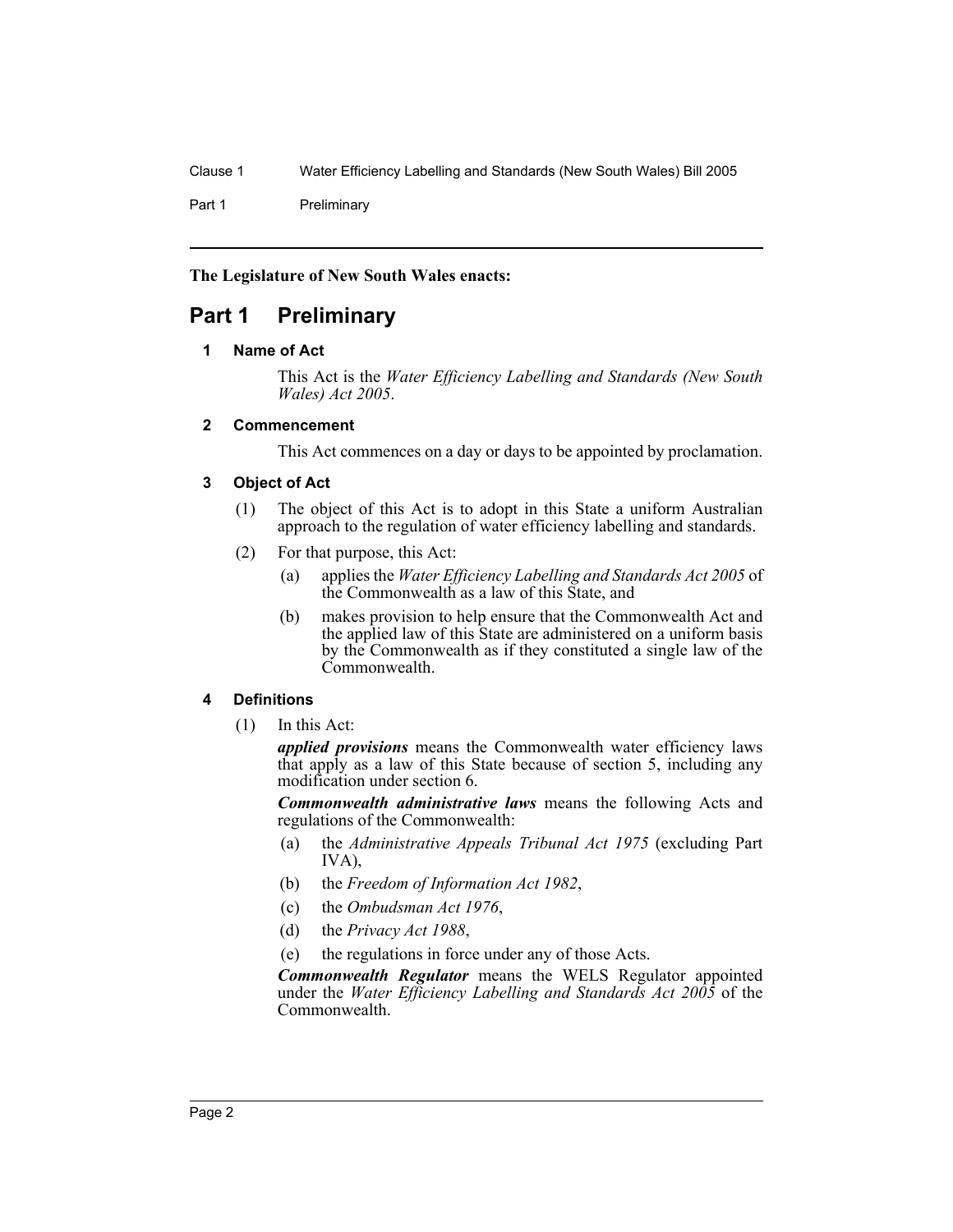Water Efficiency Labelling and Standards (New South Wales) Bill 2005 Clause 4

Preliminary **Part 1** 

*Commonwealth water efficiency laws* means:

- (a) the *Water Efficiency Labelling and Standards Act 2005* of the Commonwealth, and
- (b) all regulations, guidelines, principles, standards and codes of practice in force under that Act.

*function* includes duty.

*modifications* includes additions, omissions and substitutions.

- (2) If an expression is defined in the *Water Efficiency Labelling and Standards Act 2005* of the Commonwealth and is also used in this Act, the expression as used in this Act has, unless the contrary intention appears, the same meaning as in that Act.
- (3) In this Act, a reference to a Commonwealth Act includes a reference to:
	- (a) that Commonwealth Act, as amended and in force for the time being, and
	- (b) an Act enacted in substitution for that Act and, if it is amended, as amended and in force for the time being.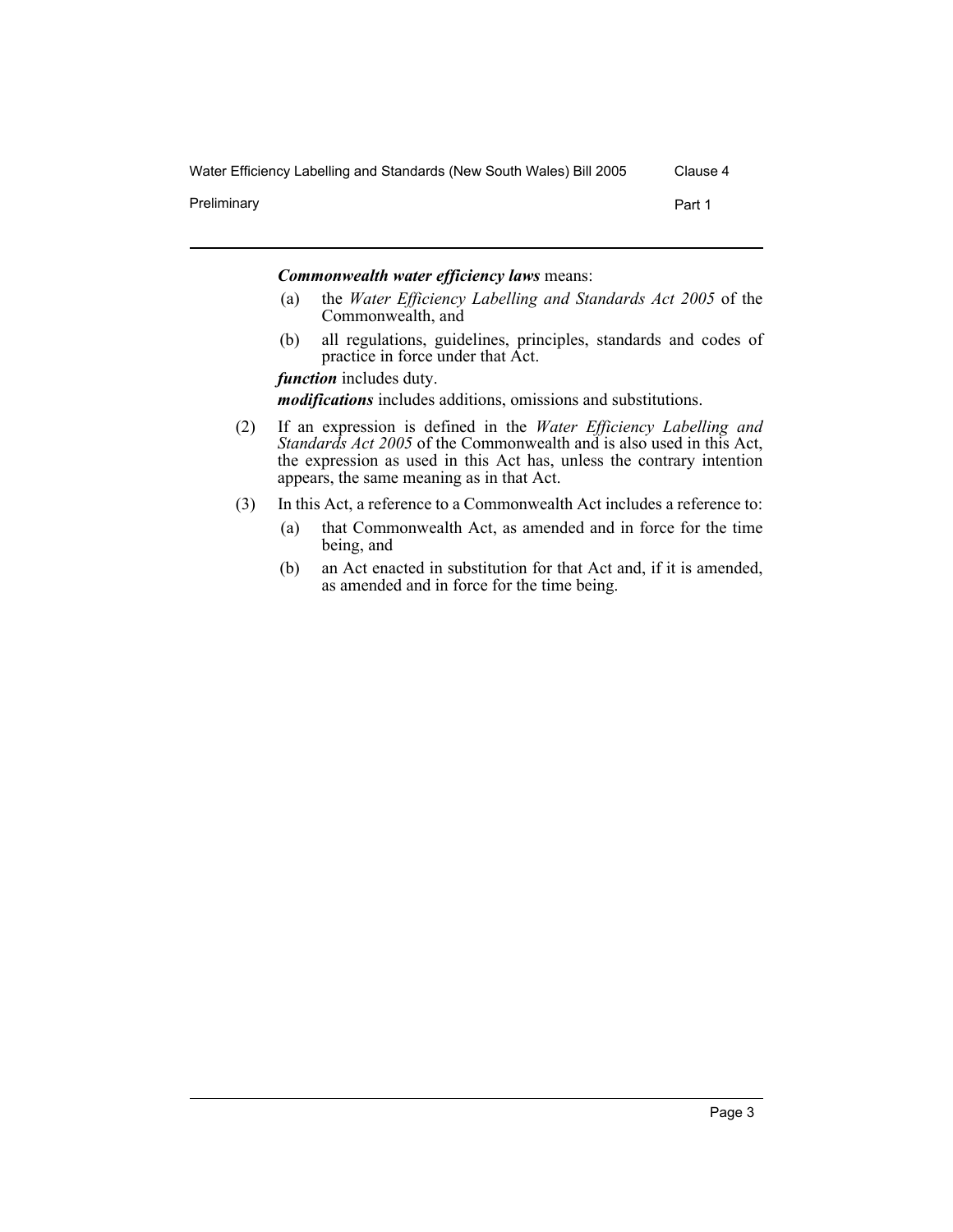Part 2 The applied provisions

# **Part 2 The applied provisions**

# **5 Application of Commonwealth water efficiency laws to this State**

- (1) The Commonwealth water efficiency laws, as in force for the time being and as modified by or under this Act, apply as a law of this State.
- (2) Those Commonwealth water efficiency laws so apply as if they extended to matters in relation to which this State may make laws:
	- (a) whether or not the Commonwealth may make laws in relation to those matters, and
	- (b) even though the Commonwealth water efficiency laws provide that they apply only to specified matters with respect to which the Commonwealth may make laws.

## **6 Modification of Commonwealth water efficiency laws**

- (1) The regulations under this Act may also modify the Commonwealth water efficiency laws for the purposes of this Act.
- (2) Without limiting subsection (1), the regulations may provide that the Commonwealth water efficiency laws apply under section 5 (1) as if an amendment to the Commonwealth water efficiency laws:
	- (a) made by a law of the Commonwealth, and
	- (b) specified in the regulations,

had not taken effect.

# **7 Interpretation of Commonwealth water efficiency laws**

- (1) The *Acts Interpretation Act 1901* of the Commonwealth applies as a law of this State in relation to the interpretation of the applied provisions. That Act so applies as if the applied provisions were a Commonwealth Act or were regulations or other instruments under a Commonwealth Act, as the case requires.
- (2) The *Interpretation Act 1987* of New South Wales does not apply to the applied provisions.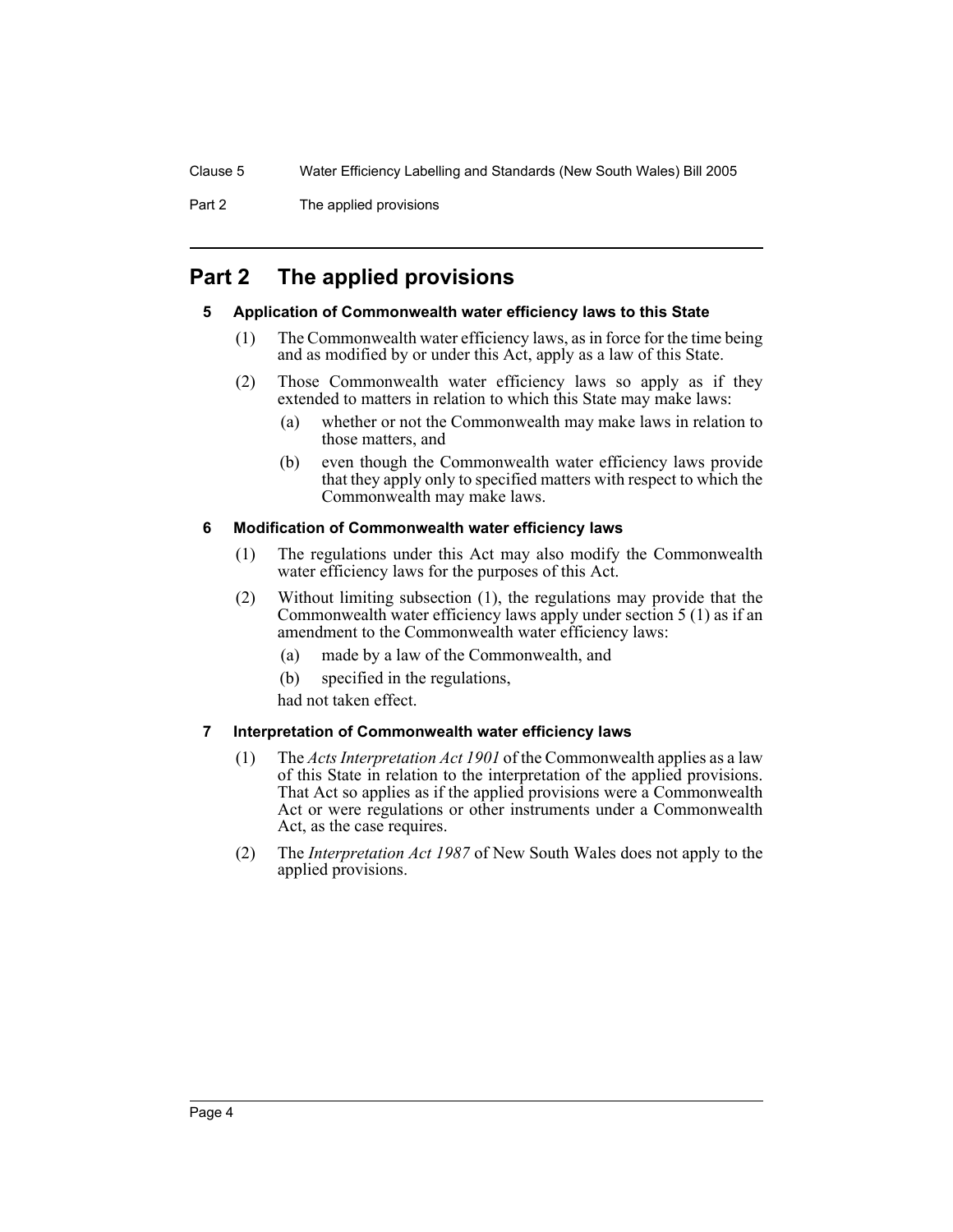| Water Efficiency Labelling and Standards (New South Wales) Bill 2005 | Clause 8 |
|----------------------------------------------------------------------|----------|
| Functions and powers under applied provisions                        | Part 3   |

# **Part 3 Functions and powers under applied provisions**

#### **8 Functions and powers of Commonwealth Regulator and other authorities and officers**

The Commonwealth Regulator and other authorities and officers referred to in the applied provisions have the same functions and powers under the applied provisions as they have under the Commonwealth water efficiency laws, as those laws apply to the Commonwealth.

# **9 Delegations by the Commonwealth Regulator**

Any delegation by the Commonwealth Regulator under the *Water Efficiency Labelling and Standards Act 2005* of the Commonwealth is taken to extend to, and have effect for the purposes of, the corresponding provision of the applied provisions.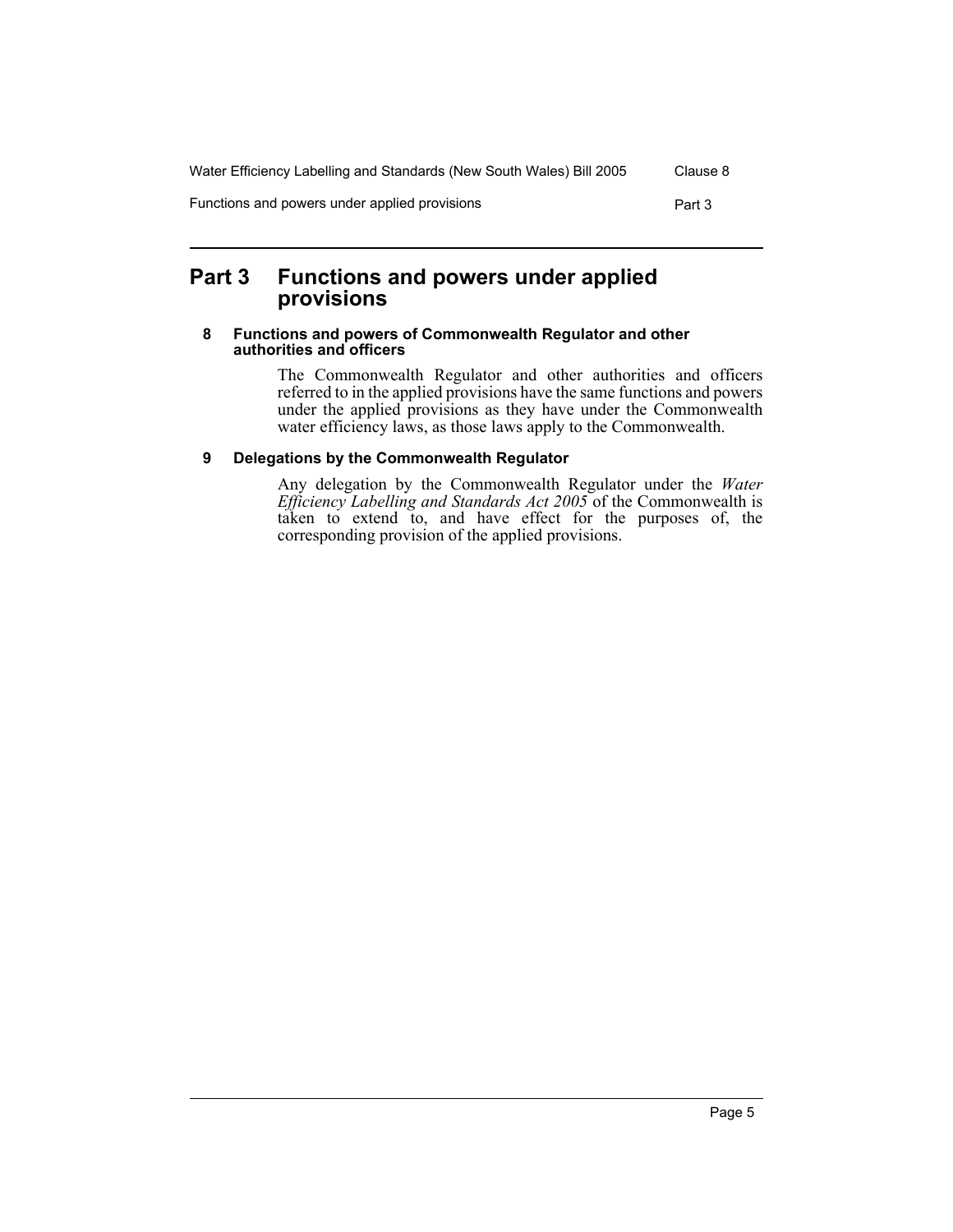Part 4 Offences

# **Part 4 Offences**

# **10 Object of this Part**

- (1) The object of this Part is to further the object of this Act by providing for an offence against the applied provisions to be treated as if it were an offence against a law of the Commonwealth.
- (2) The purposes for which an offence is to be treated as mentioned in subsection (1) include, for example (but are not limited to):
	- (a) the investigation and prosecution of offences, and
	- (b) the arrest, custody, bail, trial and conviction of offenders or persons charged with offences, and
	- (c) proceedings relating to a matter referred to in paragraph (a) or  $(b)$ , and
	- (d) appeals and reviews relating to criminal proceedings and to proceedings of the kind referred to in paragraph (c), and
	- (e) the sentencing, punishment and release of persons convicted of offences, and
	- (f) fines, penalties and forfeitures, and
	- (g) liability to make reparation in connection with offences, and
	- (h) proceeds of crime, and
	- (i) spent convictions.

### **11 Application of Commonwealth criminal laws to offences against applied provisions**

- (1) The relevant Commonwealth laws apply as laws of this State in relation to an offence against the applied provisions as if those provisions were a law of the Commonwealth and not a law of this State.
- (2) For the purposes of a law of this State, an offence against the applied provisions:
	- (a) is taken to be an offence against the laws of the Commonwealth, in the same way as if those provisions were a law of the Commonwealth, and
	- (b) is taken not to be an offence against the laws of this State.
- (3) Subsection (2) has effect for the purposes of a law of this State except as provided by the regulations under this Act.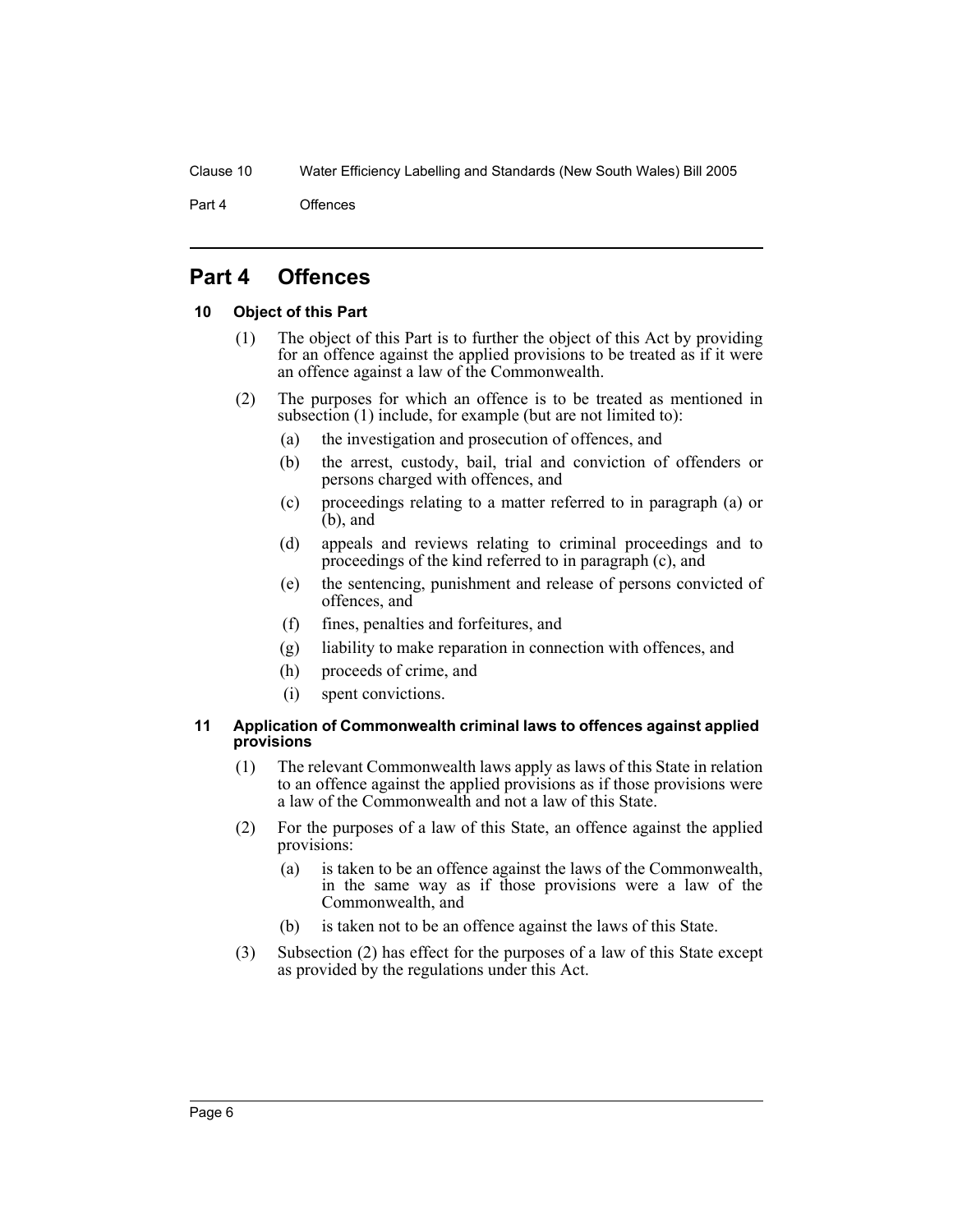| Water Efficiency Labelling and Standards (New South Wales) Bill 2005 | Clause 12 |
|----------------------------------------------------------------------|-----------|
| Offences                                                             | Part 4    |

## **12 Functions and powers conferred on Commonwealth officers and authorities relating to offences**

- (1) A Commonwealth law applying because of section 11 that confers on a Commonwealth officer or authority a function or power in relation to an offence against the Commonwealth water efficiency laws also confers on the officer or authority the same function or power in relation to an offence against the corresponding provision of the applied provisions.
- (2) In performing a function or exercising a power conferred by this section, the Commonwealth officer or authority must act as nearly as practicable as the officer or authority would act in performing or exercising the same function or power in relation to an offence against the corresponding provision of the Commonwealth water efficiency laws.

# **13 No double jeopardy for offences against applied provisions**

If:

- (a) an act or omission is an offence against both the applied provisions and an offence against the Commonwealth water efficiency laws, and
- (b) the offender has been punished for that offence under those Commonwealth laws,

the offender is not liable to be punished for the offence under the applied provisions.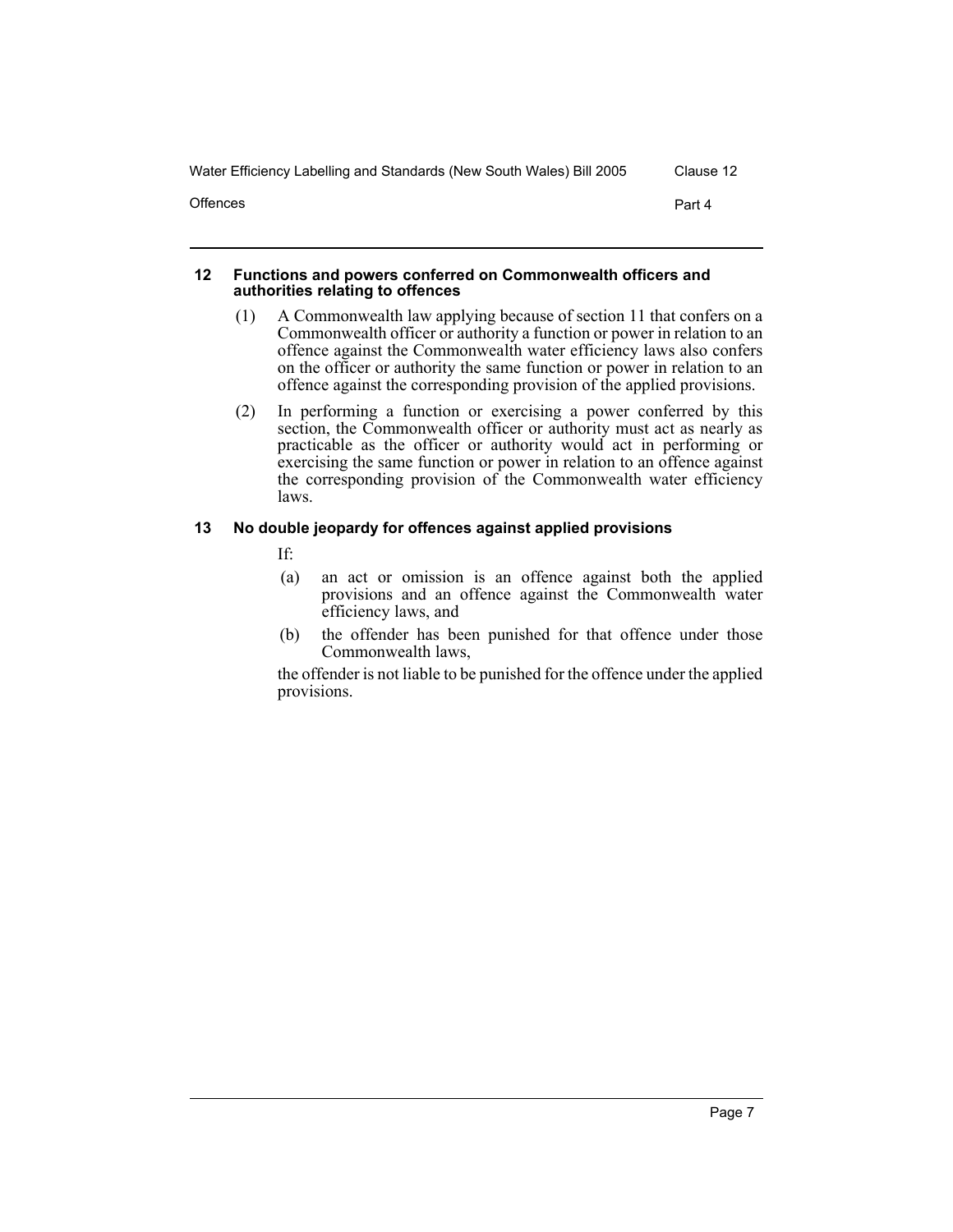Part 5 **Administrative laws** 

# **Part 5 Administrative laws**

### **14 Application of Commonwealth administrative laws to applied provisions**

- (1) The Commonwealth administrative laws apply as laws of this State to any matter arising in relation to the applied provisions as if those provisions were a law of the Commonwealth and not a law of this State.
- (2) For the purposes of a law of this State, a matter arising in relation to the applied provisions:
	- (a) is taken to be a matter arising in relation to laws of the Commonwealth in the same way as if those provisions were a law of the Commonwealth, and
	- (b) is taken not to be a matter arising in relation to laws of this State.
- (3) Subsection (2) has effect for the purposes of a law of this State except as provided by the regulations under this Act.
- (4) Any provision of a Commonwealth administrative law applying because of this section that purports to confer jurisdiction on a federal court is taken not to have that effect.
- (5) For the purposes of this section, a reference in a provision of the *Administrative Appeals Tribunal Act 1975* of the Commonwealth (as that provision applies as a law of this jurisdiction) to the whole or any part of Part IV $\hat{A}$  of that Act is taken to be a reference to the whole or any part of that Part as it has effect as a law of the Commonwealth.

### **15 Functions and powers conferred on Commonwealth officers and authorities**

- (1) A Commonwealth administrative law applying because of section 14 that confers on a Commonwealth officer or authority a function or power also confers on the officer or authority the same function or power in relation to a matter arising in relation to the applied provisions.
- (2) In performing a function or exercising a power conferred by this section, the Commonwealth officer or authority must act as nearly as practicable as the officer or authority would act in performing or exercising the same function or power under the Commonwealth administrative law.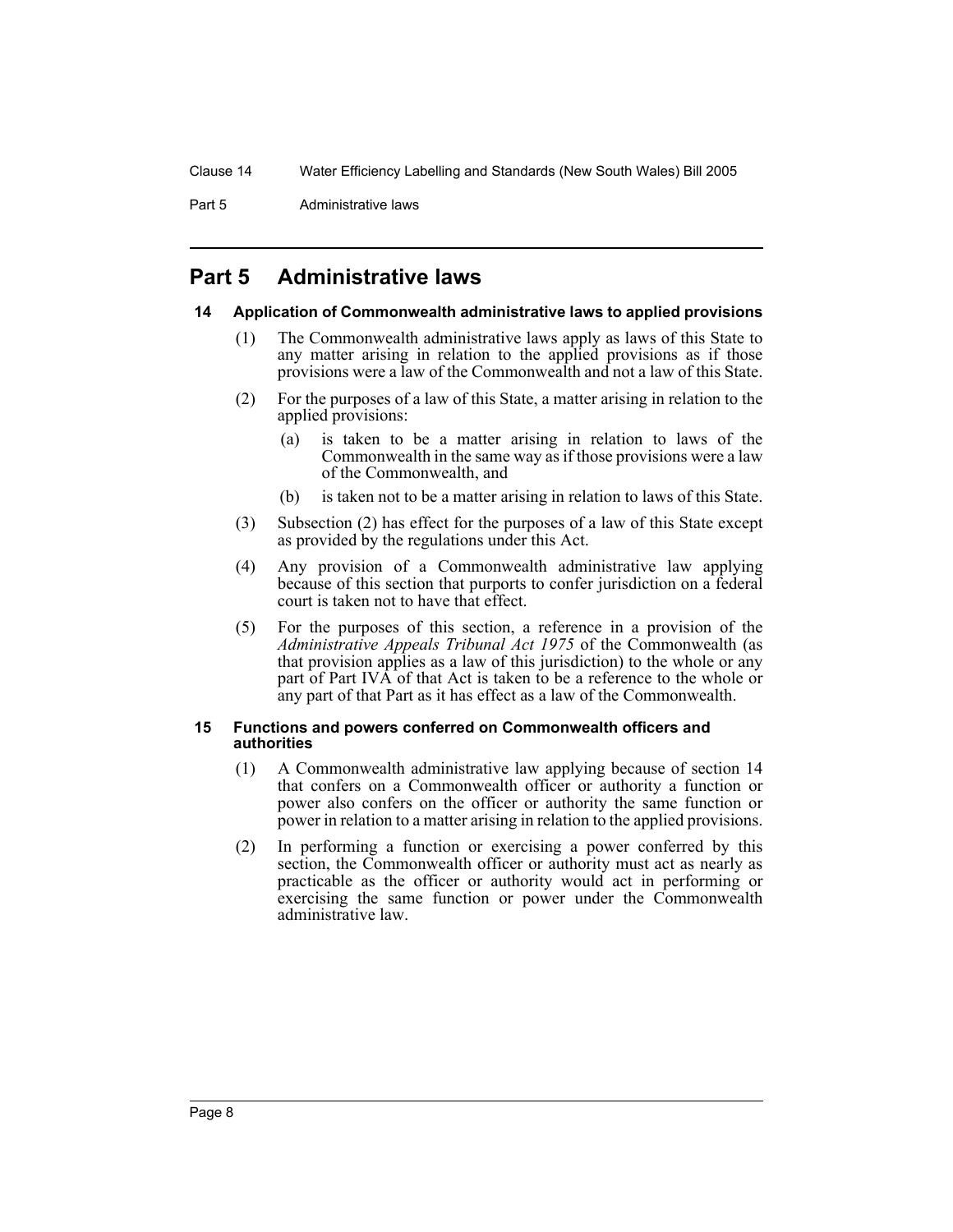Water Efficiency Labelling and Standards (New South Wales) Bill 2005 Clause 16

# **Part 6 Miscellaneous**

### **16 Act to bind Crown**

This Act binds the Crown in right of New South Wales and, in so far as the legislative power of Parliament permits, the Crown in all its other capacities.

## **17 Things done for multiple purposes**

The validity of a licence, certificate or other thing issued, given or done for the purposes of the applied provisions is not affected only because it was issued, given or done also for the purposes of the Commonwealth water efficiency laws.

## **18 Reference in Commonwealth law to a provision of another law**

For the purposes of sections 11 and 14, a reference in a Commonwealth law to a provision of that or another Commonwealth law is taken to be a reference to that provision as applying because of those sections.

## **19 Fees and other money**

All fees, penalties, fines and other money that, under this Act and the applied provisions, are authorised or directed to be payable by or imposed on any person (but not including an amount ordered to be refunded to another person) must be paid to the Commonwealth.

### **20 Regulations**

The Governor may make regulations, not inconsistent with this Act, for or with respect to any matter that by this Act is required or permitted to be prescribed or that is necessary or convenient to be prescribed for carrying out or giving effect to this Act.

### **21 Amendment of Acts**

Each Act specified in Schedule 1 is amended as set out in that Schedule.